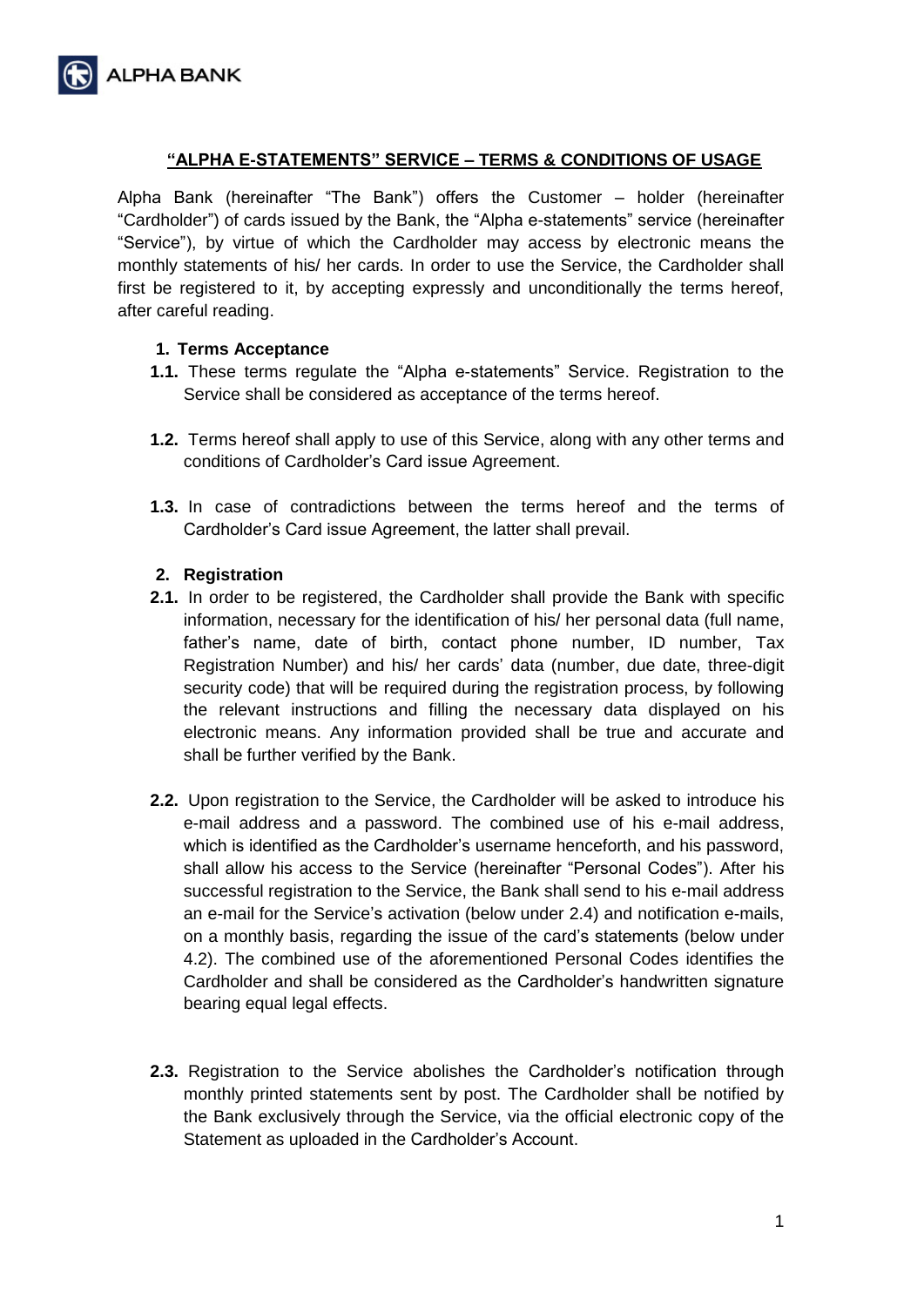

- **2.4.** After the check and verification of the provided data, an e-mail notifying the Service's activation shall be sent to the Cardholder. The Cardholder undertakes, by following this e-mail's instructions, to activate his/ her account at the Service (hereinafter "Account"). Otherwise, upon lapse of thirty (30) calendar days, the Cardholder is automatically deleted from the Service.
- **2.5.** The Bank is entitled to reject the Cardholder's application for registration to the Service, if any information provided regarding the Cardholder's data and his/ her cards' data are inaccurate, false, insufficient or for any reason unable to be checked and verified.
- **2.6.** Electronic access to the Cardholder's Account is also possible through the "Alpha Web Banking" service. The Cardholder, being already a user of the "Alpha Web Banking" service, may also activate the Alpha e-statements service for the cards stated in his/ her profile. In this case, the Cardholder, by activating the notification mail for the issue of the statements through the "Alpha Web Banking" web portal, shall thereafter have access to all the information and data regarding the use of the cards registered to the Service as mentioned below under 4.1.
- **2.7.** Registration to the Service is also available through the digital wallet "my Alpha wallet". The Cardholder, being registered to "my Alpha wallet" service, may activate the Service for any or all his/ her cards registered to his/ her wallet. In this case, by activating through the virtual wallet "my Alpha wallet" the notification e-mail for the issue of statements, the Cardholder's notification through printed statements by post is terminated.

### **3. Scope of application**

- **3.1.** The Service is available for cards issued by the Bank. Any card types eligible for the Service are announced by the Bank on its website. If the Cardholder attempts to register to the Service a type of card non acceptable under "Alpha e-statements" service, a relevant message shall appear on Cardholder's screen.
- **3.2.1.** The additional Cardholder may get registered to the Service only through the main Cardholder, who can also activate the Service for the additional card through his/ her own Account, without creating a separate account for the additional card and without the additional cardholder having access to the monthly statements, which are jointly issued for both the main and additional Cardholder's debts. Therefore, the notification e-mails for the issue of statements (below under 4.2.) are sent on a monthly basis exclusively to the main Cardholder's e-mail address, who, by logging into his Account, may read the pdf file including main Cardholder's debts for both the main card and any other additional card.
- **3.2.2.** The additional Cardholder is not entitled to activate the Service for his/ her card, even if registered to the Service, owning his/ her own Account for other cards issued by the Bank, and is not entitled to receive, according to the above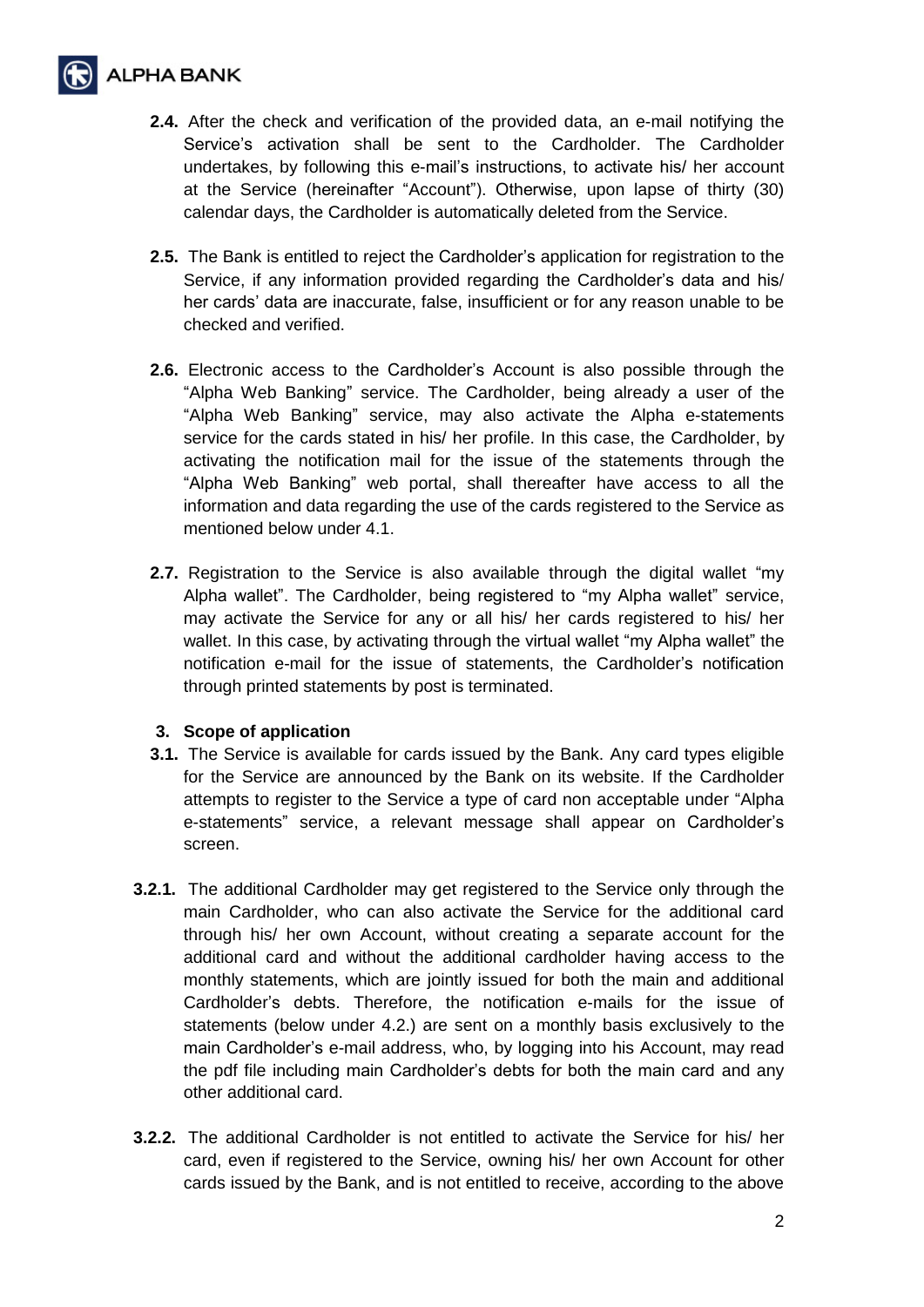

provisions, notification e-mails for any debts, arising from this additional card, for which only the main Cardholder is notified, remaining liable for their timely and proper repayment.

- **3.3.** The Service is also available for business cards, therefore the representative appointed by the company has access to the electronic notification for the company's cards' statements, regarding the total of the company's business cards accounts, and the holder of each business card for such card. However, in this last case, the cardholder shall own already a separate Account to the Service for his/ her personal cards.
- **3.4.** The Service is not applicable for Cards, the agreements of which have been terminated.

# **4. Service Functionality**

- **4.1.** Upon completion of the registration process and Service activation (according to the above para. 2.4.), the Cardholder's notification through printed statements by post is terminated, and the Cardholder thereon has access to his/ her card statements of the last twelve (12) – month period. The Cardholder shall be able to monitor any transactions made after the issue of the last statement and up to his/ her access to the Service. In cases of credit cards and cards of convenience the Cardholder, shall be able to briefly find out, under the procedure set below under 4.2., apart from the above information, the credit limit, the card's balance, the amount available out of the credit limit, the minimum instalment and the due date, as stated in the statement.
- **4.2.** The Cardholder, registered to the Service who further activated it, receives on a monthly basis at the electronic address as stated (see above par. 2.2.) a notification e-mail, through with which he will be informed about his/ her card's statement issue and its due date. The Cardholder, by clicking the link indicated in this notification e-mail, will be directed to his/ her Account, where by entering his/ her personal codes, his/ her card's statement shall appear as an unchangeable electronic file (pdf file). The Cardholder must use the Acrobat Reader software, in order to be able to read, to save or print his/her statement.
- **4.3.** The Cardholder, by taking into account both the informative purpose of the notification e-mail under para. 4.2. above and the fact that his/ her card's statements are issued and uploaded on his/ her Account on a monthly basis, undertakes to notify the Bank by any means, if he/ she does not receive the notification e-mail within thirty five (35) calendar days since the receipt of the previous notification e-mail, and at the same time to sign in his/ her Account, where by entering his/ her Personal Codes, the Cardholder shall access the uploaded monthly statement of his/ her card. In case the statement is not uploaded, the Cardholder acknowledges the Bank and is then notified, once the statement becomes available, as specified above in para. 4.2.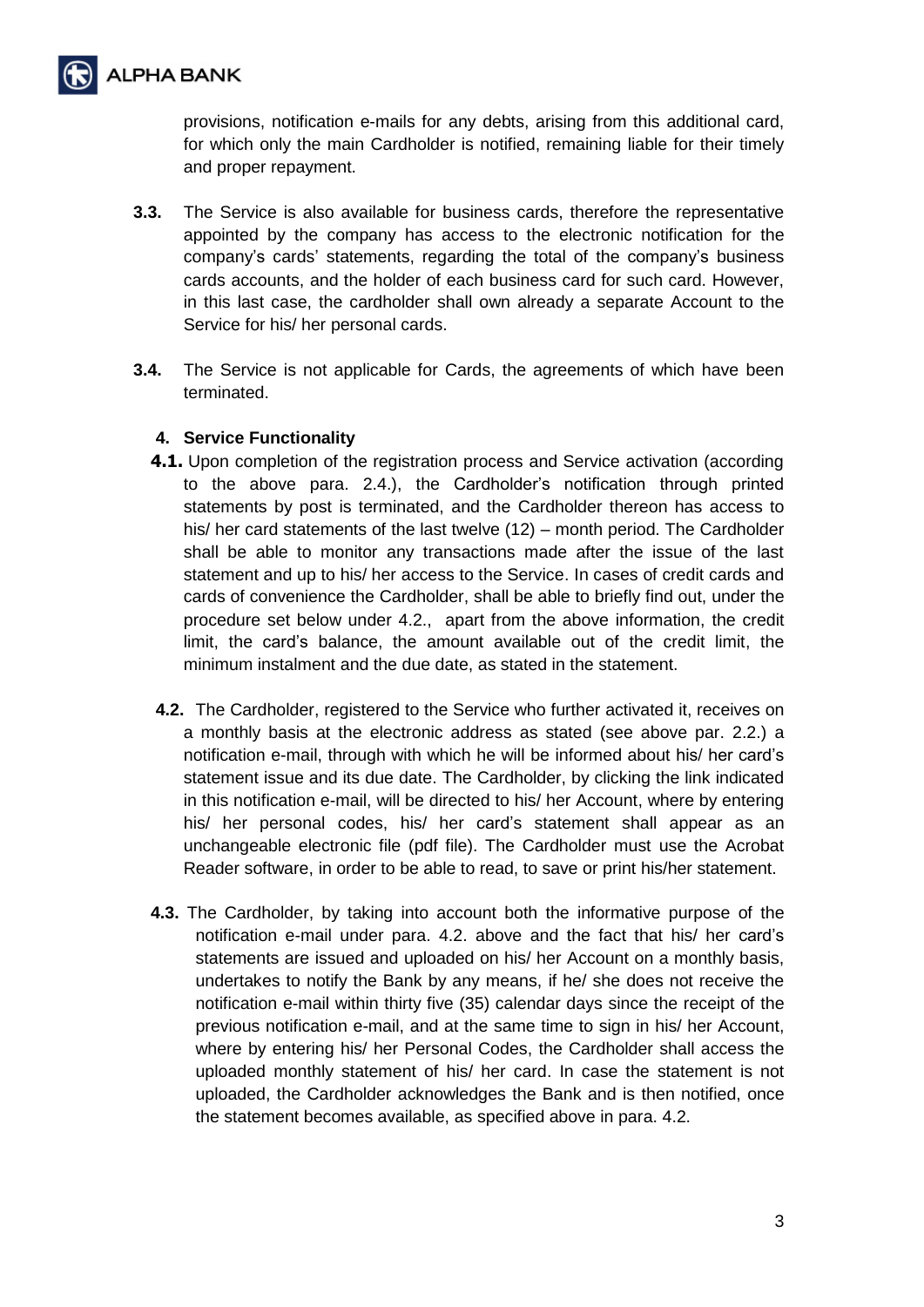

**4.4.** The magnetic recordings depicted on the Bank's systems shall be considered as full proof of any messages sent, delivered, or/and read by the Cardholder, as well as for their content, while counter-proof is allowed.

### **5. Cardholder's rights**

The Cardholder is entitled:

- (i) to add to the Service, at any time, any additional card issued by the Bank in the Cardholder's name, without prejudice to the above para. 3.1.,
- (ii) to terminate the Service, at any time, for one or more cards, for which he/she has activated the Service. Termination of the Service automatically entails the deactivation of the electronic access to monthly card statements, the abolishment of notification e-mails to the electronic address notifying the issue of statements and the Cardholder shall thereafter be notified only by printed monthly statements, which will be sent by post.
- (iii) to modify his/ her contact data (e-mail) and his/her password under the term below.

# **6. Obligations – Cardholder's Declarations**

- **6.1.** The Cardholder undertakes to notify immediately the Bank for any modification of his/ her personal data. The Bank shall not be held liable for any damage suffered by the Cardholder due to the non- timely notification of the Bank regarding the modification of this information.
- **6.2.** The Cardholder, acknowledging that the combined use of his/ her Personal Codes define his/ her identity, identify him/ her and produce the same legal effects as his/ her handwritten signature, undertakes to keep his/ her Personal Codes strictly confidential and not to reveal them to any third party. In case of Personal Codes leak, the Cardholder must modify them. The Bank bears no liability for any Cardholder's damage caused by any Personal Codes leak.
- **6.3.** The Cardholder bears any cost relating to the equipment and connection to the internet and must possess the Acrobat Reader program, in order to be able to access his/ her monthly statements, being liable for any damage suffered by the Bank due to the Service misuse caused by the Cardholder or malfunction of his/ her personal equipment and software.
- **6.4.** The Cardholder acknowledges that the use of the internet in transactions raises by nature risks, as indicatively alteration and interception of the content and data transferred through the internet, and declares that he/she accepts and undertakes this risk.
- **6.5.** The Cardholder acknowledges and accepts without reservation that the electronic copies of statements are equal to the hardcopy notification, with equal evidential value and operation.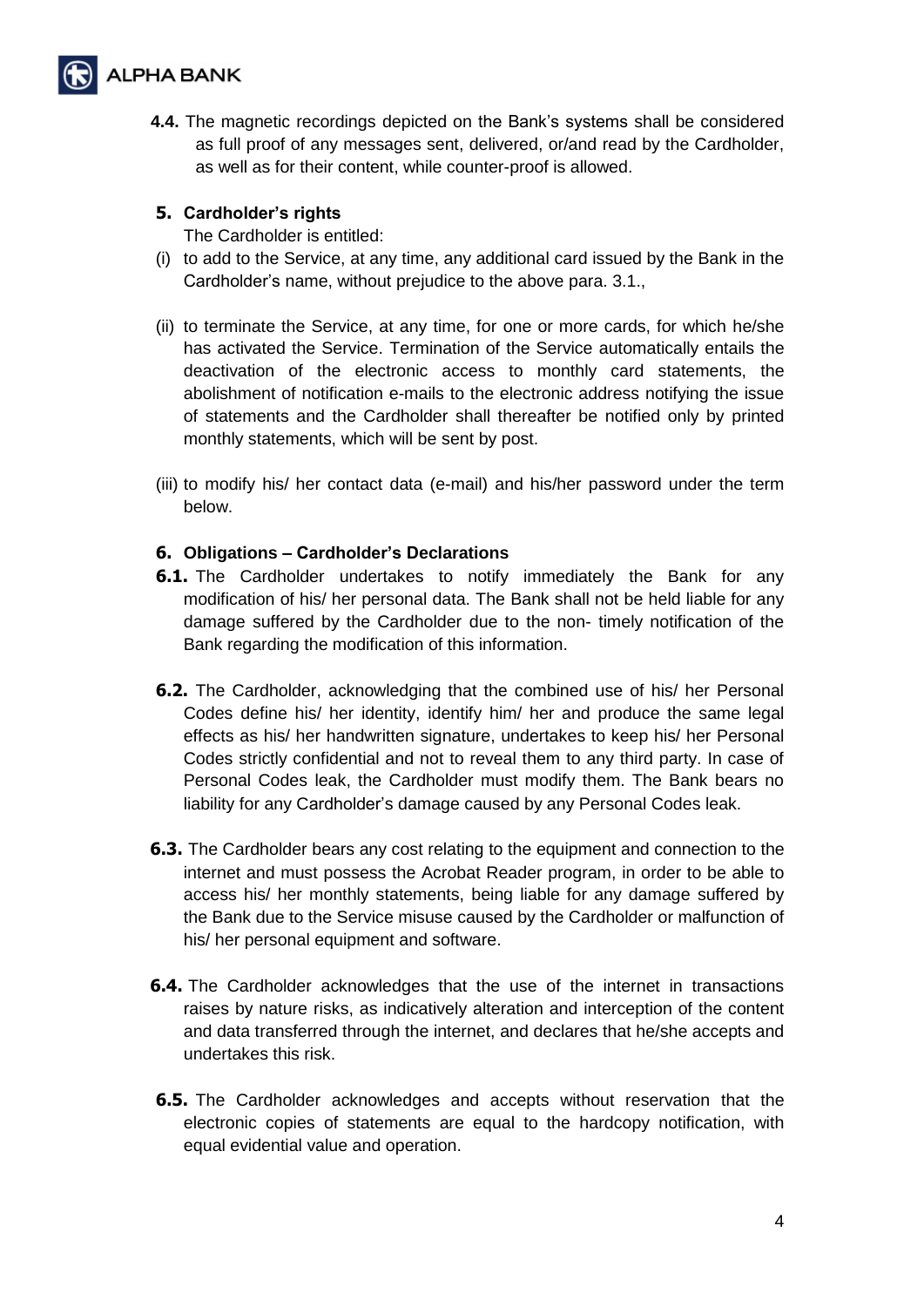

# **7. Bank's Obligations and Liability**

- **7.1** The Bank shall take any reasonable measure according to current practice in transactions, in order to protect the Service's software system against viruses. However, the Bank bears no liability, if, despite the Bank's due diligence, the Cardholder's systems or files are finally infected by any virus.
- **7.2.** The Bank shall take all reasonable measures, to achieve the safe transmission of information through the internet, the Cardholder's safe access to the Service and the restriction of cases of illegal use of the Service. Provided that the Bank has fulfilled its obligations hereof, the Bank shall not be held liable in case of third parties access to the transmitted information, unless due to the Bank's fault.
- **7.3.** The Bank bears no liability for any damage suffered by the Cardholder in case of the Service's malfunction for reasons attributed or related to either internet or telecommunications' operation, unless due to the Bank's willful misconduct or gross negligence.
- **7.4.** The Bank fulfills its obligation to notify the Cardholder for the transactions conducted with Cardholder's main card or additional cards, if any, by uploading the card's monthly statement, including any debts of any additional cards in Cardholder's Account, for which the Cardholder is informed through the notification mail, as specified above in par. 4.2.
- **7.5.** The electronic copy of statement, and any other information provided by the Bank on its website, equates to their delivery to the Cardholder and the Bank guarantees their validity.

### **8. General Terms**

- **8.1.** The Service is provided free of charge. The Bank preserves the right to impose charges, in the future, for the use of the Service, after relevant notification of the Cardholder.
- **8.2.** The Cardholder, by consenting to the terms hereof, provides the irrevocable authorization to the Bank to use the e-mail address stated by the Cardholder for his/ her registration to the Service, in order to inform the Cardholder about issues related with the Service, or even issues regarding general cooperation with the Bank.
- **8.3.** The Bank is entitled to amend or abolish the terms hereof or terminate the Service itself, at any time, by giving prior notice to the Cardholder.
- **8.4.** The registration and the use of the Service by the Cardholder implies the unconditional acceptance on his/ her behalf of these terms, which supplement and specify the terms of the Card issue Agreement.
- **8.5.** The Cardholder wishing to terminate, at any time, the Service for one or more Cards, may deactivate his/ her Account, either through the channel used to activate the Service (Service's website, Alpha Web Banking or digital wallet